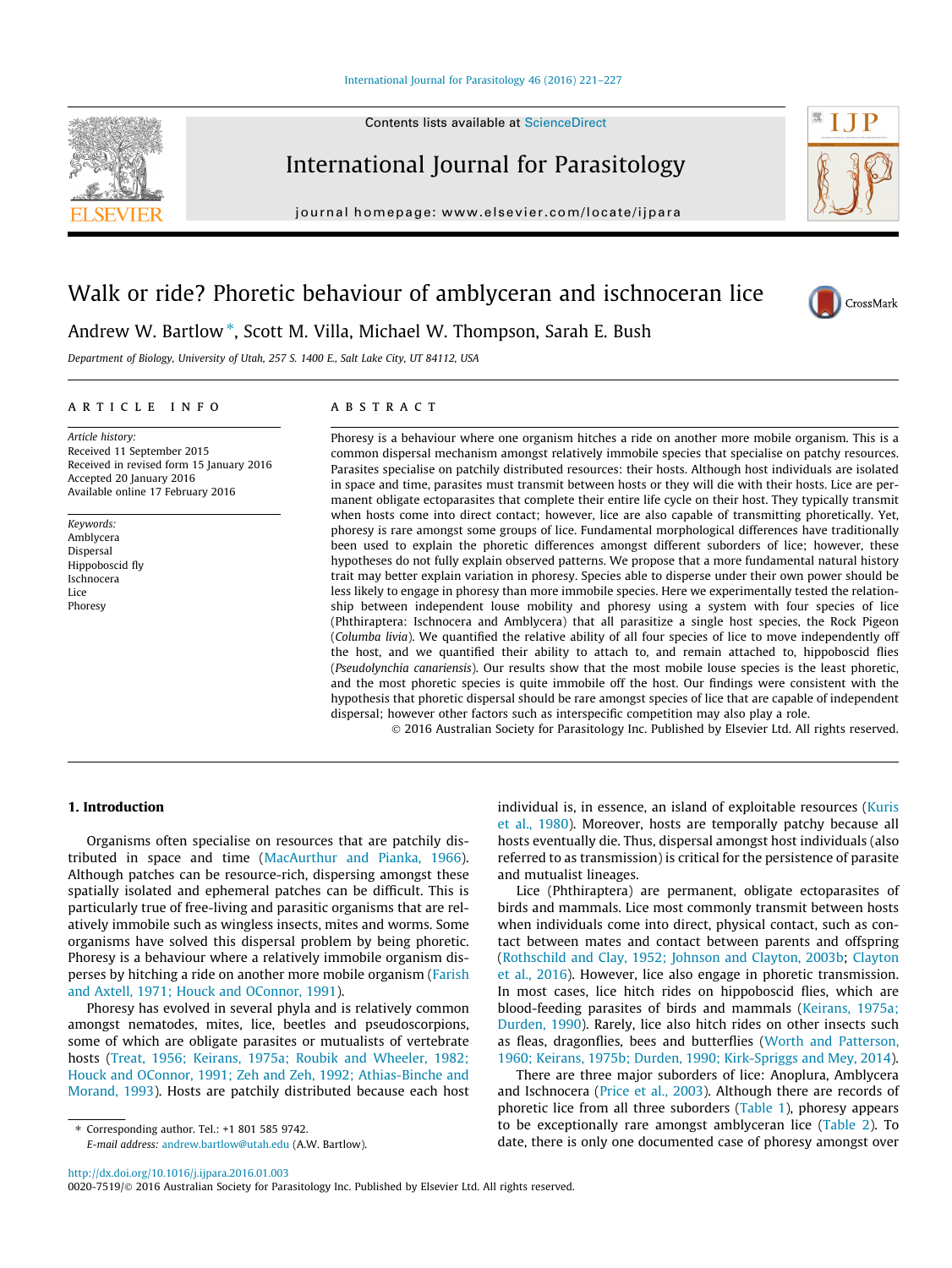#### <span id="page-1-0"></span>Table 1

Species of lice that have been found attached to flies, based on a comprehensive survey of literature from 1890 to 2014 (updated from Harbison, C.W., 2008. Ecology and Evolution of Transmission in Feather-Feeding Lice (Phthiraptera: Ischnocera). Ph.D. Thesis, University of Utah, USA). Cases in which the phoretic lice were not identified to genus are not included.

| Suborder   | Louse species                                                                                                                                                                                                                                                                                                                                                                                                                                                                                                                                                                                                                                         | Host                                                                                                                                                                                                                                                                                              | References                                                                                                                                                                                                                                                                                                                                                                                                                                                                                                                                                                                                                                                                                                                                                                                                                                                                                                                                                                                          |
|------------|-------------------------------------------------------------------------------------------------------------------------------------------------------------------------------------------------------------------------------------------------------------------------------------------------------------------------------------------------------------------------------------------------------------------------------------------------------------------------------------------------------------------------------------------------------------------------------------------------------------------------------------------------------|---------------------------------------------------------------------------------------------------------------------------------------------------------------------------------------------------------------------------------------------------------------------------------------------------|-----------------------------------------------------------------------------------------------------------------------------------------------------------------------------------------------------------------------------------------------------------------------------------------------------------------------------------------------------------------------------------------------------------------------------------------------------------------------------------------------------------------------------------------------------------------------------------------------------------------------------------------------------------------------------------------------------------------------------------------------------------------------------------------------------------------------------------------------------------------------------------------------------------------------------------------------------------------------------------------------------|
| Amblycera  | Hohorstiella giganteus <sup>a</sup>                                                                                                                                                                                                                                                                                                                                                                                                                                                                                                                                                                                                                   | Bird                                                                                                                                                                                                                                                                                              | <b>Hopkins</b> (1946)                                                                                                                                                                                                                                                                                                                                                                                                                                                                                                                                                                                                                                                                                                                                                                                                                                                                                                                                                                               |
| Anoplura   | Haematopinus                                                                                                                                                                                                                                                                                                                                                                                                                                                                                                                                                                                                                                          | Mammal                                                                                                                                                                                                                                                                                            | Allingham (1987)                                                                                                                                                                                                                                                                                                                                                                                                                                                                                                                                                                                                                                                                                                                                                                                                                                                                                                                                                                                    |
|            | eurysternus<br>Haematopinus<br>tuberculatus                                                                                                                                                                                                                                                                                                                                                                                                                                                                                                                                                                                                           | Mammal                                                                                                                                                                                                                                                                                            | Mitzmain (1912)                                                                                                                                                                                                                                                                                                                                                                                                                                                                                                                                                                                                                                                                                                                                                                                                                                                                                                                                                                                     |
|            | Linognathus africanus                                                                                                                                                                                                                                                                                                                                                                                                                                                                                                                                                                                                                                 | Mammal                                                                                                                                                                                                                                                                                            | Braack and Emerson (1986)                                                                                                                                                                                                                                                                                                                                                                                                                                                                                                                                                                                                                                                                                                                                                                                                                                                                                                                                                                           |
|            | Linognathus breviceps                                                                                                                                                                                                                                                                                                                                                                                                                                                                                                                                                                                                                                 | Mammal                                                                                                                                                                                                                                                                                            | Pajot and Germain (1971)                                                                                                                                                                                                                                                                                                                                                                                                                                                                                                                                                                                                                                                                                                                                                                                                                                                                                                                                                                            |
|            | Linognathus vituli<br>Linognathus sp.                                                                                                                                                                                                                                                                                                                                                                                                                                                                                                                                                                                                                 | Mammal<br>Mammal                                                                                                                                                                                                                                                                                  | <b>Bedford</b> (1929)<br>Worth and Patterson (1960)                                                                                                                                                                                                                                                                                                                                                                                                                                                                                                                                                                                                                                                                                                                                                                                                                                                                                                                                                 |
|            | Linognathus sp.                                                                                                                                                                                                                                                                                                                                                                                                                                                                                                                                                                                                                                       | Mammal                                                                                                                                                                                                                                                                                            | Kirk-Spriggs and Mey (2014)                                                                                                                                                                                                                                                                                                                                                                                                                                                                                                                                                                                                                                                                                                                                                                                                                                                                                                                                                                         |
|            | Pediculus humanus                                                                                                                                                                                                                                                                                                                                                                                                                                                                                                                                                                                                                                     | Mammal                                                                                                                                                                                                                                                                                            | Calandruccio (1890), Nutall (1917)                                                                                                                                                                                                                                                                                                                                                                                                                                                                                                                                                                                                                                                                                                                                                                                                                                                                                                                                                                  |
| Ischnocera | Ardeicola botauri<br>Bovicola meyeri<br>Brueelia amsel<br>Brueelia clayae<br>Brueelia deficiens<br>Brueelia glandarii<br>Brueelia hectica<br>Brueelia interposita<br>Brueelia marginata<br>Brueelia merulensis<br>Brueelia rotundata<br>Brueelia turdinulae<br>Brueelia unicosa<br>Brueelia varia<br>Brueelia zeropunctata<br>Cervicola meyeri<br>Columbicola columbae<br>Columbicola macrourae<br>Damalinia bovis<br>Damalinia meyeri<br>Damalinia tibialis<br>Gyropus ovalis<br>Lagopoecus lyrurus<br>Lipeurus crassus<br>Nirmus sp.<br>Philopterus coarctatus<br>Physconelloides<br>zenaidurae<br>Strigiphilus crenulatus<br>Sturnidoecus pastoris | Bird<br>Mammal<br>Bird<br>Bird<br><b>Bird</b><br>Bird<br>Bird<br>Bird<br><b>Bird</b><br><b>Bird</b><br>Bird<br><b>Bird</b><br><b>Bird</b><br>Bird<br>Bird<br>Mammal<br>Bird<br>Bird<br>Mammal<br>Mammal<br>Mammal<br>Mammal<br>Bird<br>Bird<br><b>Bird</b><br>Bird<br><b>Bird</b><br>Bird<br>Bird | Peters (1935)<br>Keirans (1975b)<br>Baum (1968), Walter (1989)<br>Main and Anderson (1970, 1971)<br><b>Spencer</b> (1928)<br>Eichler (1939), Callot (1946), Buttiker (1949)<br>Harrison (1913)<br>Ewing (1927), Thompson (1937)<br>Ash (1952), Harrison (1913), Warburton (1928), Thompson (1933), Blagoveshtchenski (1956)<br>Ash (1952), Clay (1949), Clay and Meinertzhagen (1943) Eichler (1939), Walter (1989)<br><b>McAtee (1922)</b><br><b>Walter (1989)</b><br>Forsius (1912), Dubinin (1947), Blagoveshtchenski (1956)<br>Baker and Blackie (1963)<br><b>Wilson</b> (1964)<br>Overgaard Nielsen (1990)<br>Martin (1934), Ward (1953), Ansari (1947), Hathaway (1943), Iannacone (1992), Macchioni et al. (2005)<br><b>Couch (1962)</b><br>Matthysse (1946), Bay (1977)<br>Keirans (1975b)<br>Peus (1933)<br>Keirans (1975b)<br><b>Forsius (1912)</b><br>Proctor and Jones (2004)<br>Keirans (1975b)<br>Eichler (1946)<br><b>Couch (1962)</b><br>Blagoveshtchenski (1956)<br>Eichler (1939) |
|            | Sturnidoecus simplex                                                                                                                                                                                                                                                                                                                                                                                                                                                                                                                                                                                                                                  | Bird                                                                                                                                                                                                                                                                                              | Harrison (1913)                                                                                                                                                                                                                                                                                                                                                                                                                                                                                                                                                                                                                                                                                                                                                                                                                                                                                                                                                                                     |
|            | Sturnidoecus sturni                                                                                                                                                                                                                                                                                                                                                                                                                                                                                                                                                                                                                                   | <b>Bird</b>                                                                                                                                                                                                                                                                                       | Mjoberg (1910), Harrison (1913), Thompson (1934, 1947), Markov (1938), Eichler (1939), Clay and Meinertzhager<br>(1943), Corbet (1956)                                                                                                                                                                                                                                                                                                                                                                                                                                                                                                                                                                                                                                                                                                                                                                                                                                                              |
|            | Trogoninirmus                                                                                                                                                                                                                                                                                                                                                                                                                                                                                                                                                                                                                                         | <b>Bird</b>                                                                                                                                                                                                                                                                                       | Guimaraes (1944)                                                                                                                                                                                                                                                                                                                                                                                                                                                                                                                                                                                                                                                                                                                                                                                                                                                                                                                                                                                    |
|            | odontopleuron<br>Trichodectes melis                                                                                                                                                                                                                                                                                                                                                                                                                                                                                                                                                                                                                   | Mammal                                                                                                                                                                                                                                                                                            | Keirans (1975b)                                                                                                                                                                                                                                                                                                                                                                                                                                                                                                                                                                                                                                                                                                                                                                                                                                                                                                                                                                                     |

<sup>a</sup> Species formerly known as Menacanthus giganteus.

#### Table 2

Relative frequency of phoresy amongst the three major suborders of lice. Data based on published phoretic records (Table 1). The frequency of phoresy differs significantly amongst suborders ( $\chi^2$  = 14.06, degrees of freedom = 2, P < 0.001). Different letters indicate significant differences (post hoc Fisher's exact tests, P < 0.001).

| Suborder   | Total species | Phoretic species | % Phoretic species |
|------------|---------------|------------------|--------------------|
| Ischnocera | 3060          | 33               | 1.08 <sup>a</sup>  |
| Anoplura   | 532           |                  | 1.50 <sup>a</sup>  |
| Amblycera  | 1334          |                  | 0.07 <sup>b</sup>  |

1300 species of amblyceran lice ([Hopkins, 1946](#page-6-0)), whereas at least 33 of the more than 3000 spp. of the suborder Ischnocera are known to engage in phoresy (Table 2). Some species of ischnoceran lice even engage in phoresy quite regularly. Studies by [Markov](#page-6-0) [\(1938\), Edwards \(1952\), Corbet \(1956\), Bennett \(1961\),](#page-6-0) and [Baum \(1968\)](#page-5-0) report that 20–43.5% of hippoboscid flies in their field studies carried ischnoceran lice. Moreover, flies frequently carry more than one louse; for example, [Peters \(1935\)](#page-6-0) found a fly with 31 lice attached.

[Keirans \(1975a\)](#page-6-0) noted that lice attached to flies with their mandibles, and he hypothesised that the differences in the frequency of phoresy amongst lice is determined by the ability or inability of lice to grab onto flies with their mouthparts. Lice of the suborder Ischnocera have dorso-ventrally aligned, mandibulate mouthparts that are used to bite or scrape the host's integument ([Johnson and Clayton, 2003b](#page-6-0)). Species of the suborder Ischnocera, which use their mandibles to cling tightly to the hair or feathers of their host, also use their mandibles to grasp setae on the body of hippoboscid flies ([Keirans, 1975a](#page-6-0)). In contrast, lice of the suborder Amblycera have chewing mouthparts that are essentially modified to suck blood and lice of the suborder Anoplura have piercing, sucking mouthparts for sucking blood ([Johnson and Clayton,](#page-6-0) [2003b](#page-6-0)).

Despite these extreme morphological differences, anopluran lice are as phoretic as ischnocerans (Table 2). Instead of using mouthparts, anopluran lice cling to flies with their tarsal claws ([Mitzmain, 1912; Allingham, 1987; Durden, 1990\)](#page-6-0). Recent phoretic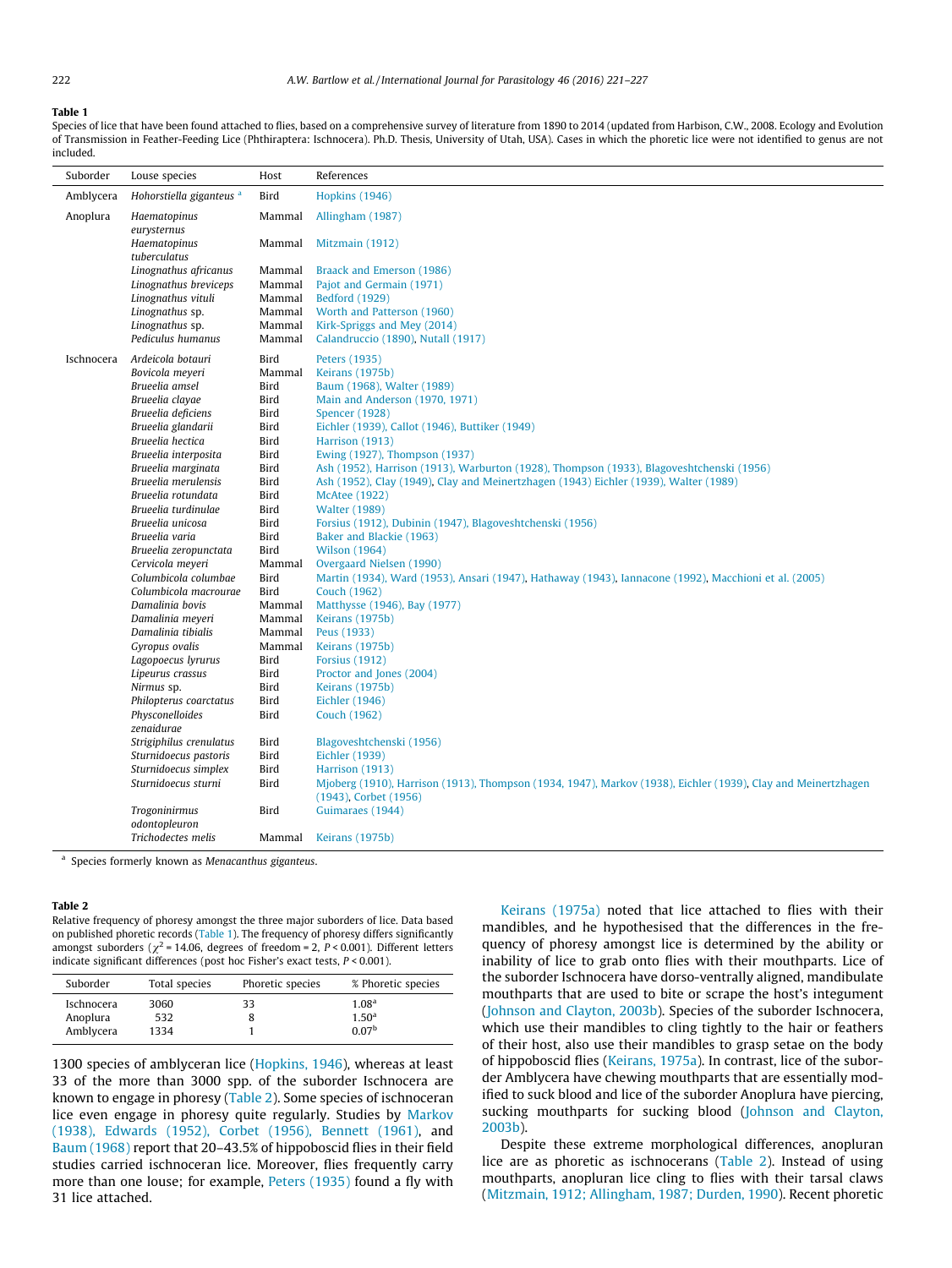records indicate that some ischnocerans also attach to flies using their legs and claws [\(Harbison et al., 2009](#page-6-0)). The single published record of phoresy of an amblyceran louse noted that the louse was attached by its mouthparts to one of the fly's legs ([Hopkins,](#page-6-0) [1946\)](#page-6-0). In addition, we recently examined hippoboscid flies (Pseudolynchia canariensis) leaving captive Rock Pigeons (Columba livia) and found amblyceran lice (Hohorstiella lata) attached to several flies (Fig. 1). These lice appeared to be attached using their tarsal claws; these lice may also be attached with their mouthparts but scanning electron microscope images of this point of attachment were inconclusive (Fig. 1).

Regardless of the precise way in which lice attach to flies, it is clear that lice from all three suborders can be phoretic. Given that all lice face similar transmission barriers, why is phoresy so rare amongst some groups of lice? We suggest that a fundamental life-history difference is responsible for these phoretic differences.

Dispersal is risky. However, phoresy may be an especially risky dispersal strategy given that lice typically disperse by moving from one host to another during periods of direct, physical contact between two host individuals [\(Clayton et al., 2016\)](#page-5-0). Off the vertebrate host, lice can only live a few days ([Johnson and Clayton,](#page-6-0) [2003b](#page-6-0)). Lice that are not transported to a compatible host during this short time-frame will die. Lice that fall off or are groomed off the fly will also die without reaching a new host. Furthermore, hippoboscid flies are not as host-specific as lice. Flies may transport lice to a novel host species where the lice cannot survive or reproduce. The benefits of phoresy may outweigh the costs of phoretic dispersal for highly immobile species, but species that can move independently between host individuals may not need to engage in such risky behaviour. For example, agile amblyceran lice will crawl away from dead or distressed hosts in search of a new host [\(Keirans, 1975a; Johnson and Clayton, 2003a; Clayton](#page-6-0) [et al., 2016\)](#page-6-0). It is not clear what cues most lice use to locate new host individuals, but the few studies that have been done indicate that chemosensory and tactile mechanisms are likely involved ([Wigglesworth, 1941; Clayton et al., 2016\)](#page-6-0). Regardless of the types of cues used, the probability of crawling to a new host may be high, especially amongst gregarious or colonial host species that roost or nest in close proximity. In contrast, ischnoceran lice are so specialised for life on hair or feathers that they typically remain on the host, even if it is dead ([Keirans, 1975a](#page-6-0)). For these lice, the benefits of phoresy may outweigh the costs.

Here, we investigated the relationship between independent mobility and phoresy amongst four species of lice that are ecolog-ical "replicates" in many respects ([Johnson and Clayton, 2003b;](#page-6-0) [Johnson et al., 2005](#page-6-0)). We compared two ischnoceran species: Columbicola columbae and Campanulotes compar; and two amblyceran species: H. lata and Menacanthus stramineus ([Fig. 2\)](#page-3-0). All four of these species are permanent obligate parasites that are found on

Rock Pigeons (C. livia; [Brown, 1971; Dranzoa et al., 1999; Price](#page-5-0) [et al., 2003; Musa et al., 2011\)](#page-5-0). Rock Pigeons are also parasitized by a hippoboscid fly (P. canariensis). These flies feed on blood and crawl throughout the bird's plumage (Harbison, C.W., 2008. Ecology and Evolution of Transmission in Feather-Feeding Lice (Phthiraptera: Ischnocera). Ph.D. Thesis, University of Utah, USA). Flies are found most commonly on the abdomen of the bird [\(Harbison](#page-6-0) [et al., 2008](#page-6-0)), a region of the body where all four lice species occur. Thus, all four species have had opportunities to engage in phoresy over macroevolutionary time.

Another aspect of this host–parasite system that makes it especially suitable for testing the relative role of phoretic dispersal versus independent dispersal is that Rock Pigeons nest in flocks. Rock Pigeon nests are often very close together; neighbouring nests are frequently 0.1–1.0 m apart ([Johnston and Janiga, 1995\)](#page-6-0). Thus, all four species of lice have had opportunities to disperse to new host individuals by crawling to neighbouring hosts over macroevolutionary time.

Despite these ecological similarities, these four species of lice have very different phoretic records. Columbicola columbae has been observed on hippoboscid flies on several occasions [\(Table 1\)](#page-1-0), and has been shown to be phoretic in experiments [\(Harbison et al.,](#page-6-0) [2009](#page-6-0)). The other ischnoceran louse, Ca. compar, has not been observed on flies and did not engage in phoresy in experimental settings ([Harbison et al., 2009; Harbison and Clayton, 2011](#page-6-0)). Of the two amblyceran species in this study, neither species has been observed phoretically dispersing. However, one closely related species (Hohorstiella gigantea, a parasite of Stock Doves, Columba oenas) was found on a hippoboscid fly and is the only known case of phoresy from the suborder Amblycera [\(Hopkins, 1946,](#page-6-0) [Table 1\)](#page-1-0).

Here, we investigate the relationship between the ability of these four species of lice to move independently off the surface of the host relative to their phoretic ability. Specifically, we quantify how far each species can crawl off the surface of the host in a specified amount of time. We also conduct three assays to determine the relative abilities of these four species of lice to (i) attach to hippoboscid flies; (ii) remain attached to hippoboscid flies while the flies groom, and (iii) remain attached to hippoboscid flies during flight.

### 2. Materials and methods

#### 2.1. Relative mobility off the host

We compared the ''off-host mobility" of four species of lice (Co. columbae, Ca. compar, H. lata and M. stramineus) by measuring the distance each species travelled on a filter paper in 2 min. We placed each louse, one at a time, in the center of a filter paper that was 15 cm in diameter. Next, we placed the cover of a glass petri



Fig. 1. Photo of a hippoboscid fly (Pseudolynchia canariensis) captured from a captive Rock Pigeon (Columba livia) with two amblyceran lice (Hohorstiella lata) attached to the abdomen of the fly. Inset: false-coloured scanning electron microscope image.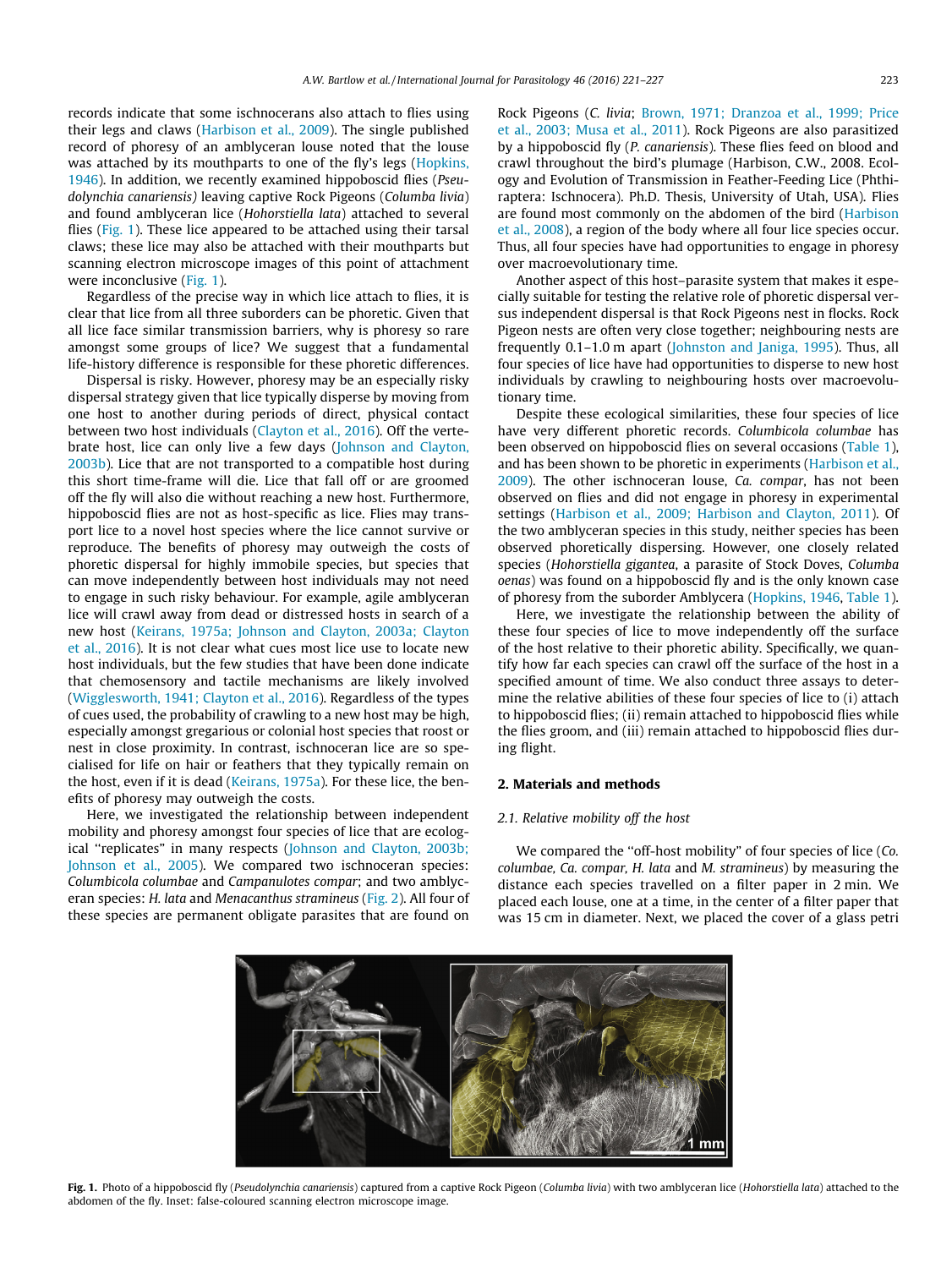<span id="page-3-0"></span>

Fig. 2. Four species of lice (to scale) from Rock Pigeons (Columba livia): (A) Columbicola columbae (Ischnocera), (B) Campanulotes compar (Ischnocera), (C) Hohorstiella lata (Amblycera), and (D) Menacanthus stramineus (Amblycera).

dish over the filter paper. To stimulate louse movement, a light (Leica Illuminator, Model 31-35-28) was briefly shone on each louse. Lice are negatively phototactic and they immediately move away from light. As each louse moved, we traced its path on the cover glass with a marker. Each path was photographed and digitally measured using ImageJ software (Rasband W.S., 2015. ImageJ. U.S. National Institutes of Health, Bethesda, Maryland, USA, [imagej.](http://imagej.nih.gov/ij/) [nih.gov/ij/](http://imagej.nih.gov/ij/)). We quantified off-host mobility for 20 lice of each of the four species. Flies and all four species of lice were obtained from culture stocks raised on captive Rock Pigeons kept in an animal facility at the University of Utah, USA, Institutional Animal Care and Use Committee # 11-07018). Our small culture of M. stramineus was supplemented with lice from B. Mullens, University of California, Riverside, USA.

## 2.2. Attachment of lice to flies

Three assays were conducted to compare the ability of Co. columbae, Ca. compar, H. lata, and M. stramineus to (i) attach to a fly; (ii) remain attached to a grooming fly, and (iii) remain attached to a fly during flight. Flies used in assays all came from a captive culture population that was founded with flies from Salt Lake City, UT, USA.

First, the relative ability of lice to attach to flies was assessed by placing lice, one at a time, in a small (5 mL) glass vial with a single hippoboscid fly. These small vials ensured that each louse came into contact with the fly, and thus had an opportunity to attach. During each "trial" the louse and fly were monitored for 2 min, or until the louse attached, whichever came first. Lice were considered "attached" if they held onto the fly for at least 2 s. We conducted attachment trials for at least 55 lice of each species. Trials were ordered randomly with respect to louse species, and flies were replaced every 20 trials with a new fly, which was a fly that had not previously been used in any assay. Lice that attached during the first assay were immediately placed in the grooming assay (see below).

In the grooming assay, we compared the ability of lice to withstand grooming by flies. Flies with attached lice were placed into a small (10  $\times$  10  $\times$  18 cm) clear plastic observation chamber. Upon entering the chamber, the flies would perch on a wall of the chamber and use their legs to groom their own bodies. This behaviour is easily observable with the naked eye. The length of time that each louse stayed attached to a grooming fly was recorded. The observation period lasted 5 min, or until the louse detached, whichever came first.

Third, we compared the ability of three species of lice to remain attached to flies that flew approximately 3 m. Menacanthus stramineus was not used in this assay because very few M. stramineus stayed attached to flies during the previous assays (see Section 3). Flight trials were conducted in a small room  $(3.5 \times 3.0 \times 1.5 \text{ m})$ with a large window at the end (as in [Harbison et al., 2009](#page-6-0)). A single fly and a louse were first constrained within a small vial, so that the louse had an opportunity to attach to the fly. Once the louse was attached for 2 s, the fly was released; if a louse did not attach within 2 min, it was discarded. Flies are positively phototactic and flew directly towards the window upon release. Once a fly landed on the window, the cover of a glass petri dish was placed over the fly and the presence or absence of the louse was recorded. A new louse was used for each trial. We conducted flight trials for 55 lice of each species. Trials were ordered randomly with respect to louse species and flies were replaced every 12 trials with a new fly.

## 3. Results

#### 3.1. Relative mobility off the host

We compared the relative ability of four species of lice to move off the host by quantifying the distance that each species moved on a filter paper. The four species of lice significantly differed in the distance they travelled in 2 min ([Fig. 3](#page-4-0)A; Kruskal–Wallis,  $\chi^2$  = 58.3, degrees of freedom = 3, P < 0.0001). Both amblyceran species travelled significantly farther than either species of ischnoceran louse. Menacanthus stramineus travelled threefold farther than H. lata and over 22-fold farther than either ischnoceran species.

# 3.2. Attachment of lice to flies

We compared the relative ability of four species of lice to attach to hippoboscid flies that were placed in close contact. The four species of lice significantly differed in attachment to flies ( $\chi^2$  = 119.4, degrees of freedom (df) = 3,  $P < 0.0001$ ; final sample sizes indicated in [Fig. 3](#page-4-0)B). Nearly all ischnoceran lice attached to flies (100% of Co. columbae and 96.9% of Ca. compar). The majority of H. lata also attached to flies (89.2%), but they did so significantly less than Co. columbae (Fisher's Exact test,  $P = 0.013$ ). Menacanthus stramineus attached to flies in only 30.9% of trials, which was significantly less than any of the other species (Fisher's Exact test, P < 0.0001, in all three cases).

Next, we compared the ability of the four species of lice to withstand fly grooming. Flies did not groom in 5% of trials and these trials were excluded from analyses (final sample sizes are indicated in [Fig. 3](#page-4-0)C). The amount of time that the four species of lice remained attached to grooming flies was significantly different (Kruskal–Wallis,  $\chi^2$  = 43.3, df = 3, P < 0.0001). A majority of Co. columbae (61%) stayed attached for the entire 5 min trial. In contrast, only 4.9% of Ca. compar, 18.2% of H. lata, and 0% of M. stramineus remained attached to the fly for the full 5 min trial.

Lastly, we compared the ability of three species of lice to remain attached to flying flies. Rarely (3%), flies did not fly towards the window; these trials were excluded from analyses. In addition, four (7.5%) H. lata did not attach to the fly within the allotted time (2 min), and these trials were also excluded from analyses ([Fig. 3](#page-4-0)D). The percentage of lice that remained attached to flies during flight differed significantly amongst the three species  $(\chi^2 = 13.39, df = 2, P = 0.001).$ 

# 4. Discussion

We tested the ability of four species of lice to move, independently, on substrates off the host. We found that the two species of ischnoceran lice, Co. columbae and Ca. compar, are quite immobile off the host. The mean crawling speed of either ischnoceran spp.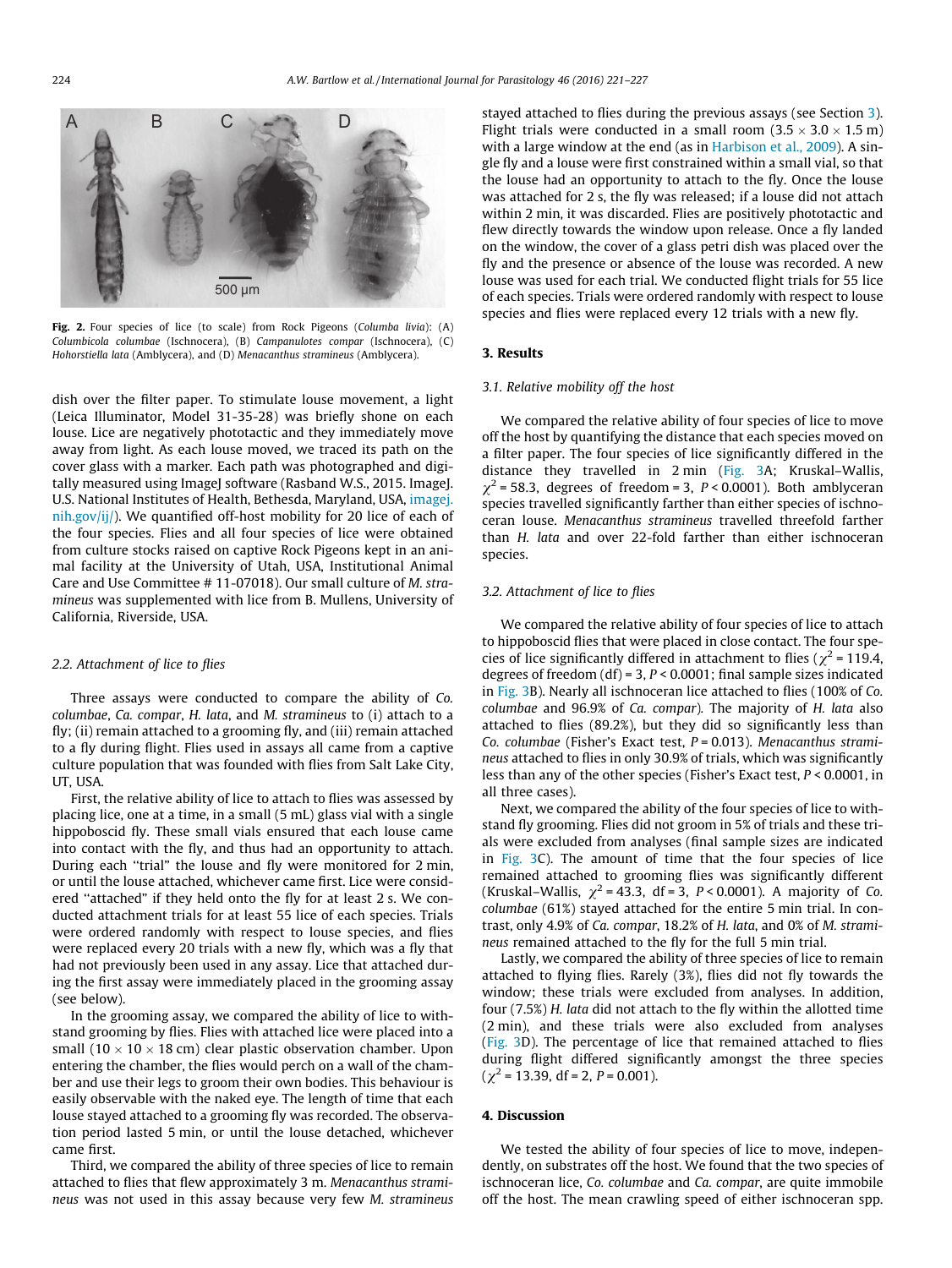<span id="page-4-0"></span>

Fig. 3. Comparisons of off-host mobility and fly attachment for four species of lice (Columbicola columbae, Campanulotes compar, Hohorstiella lata, Menacanthus stramineus) from Rock Pigeons (Columba livia). Bars with different letters differ significantly. (A) Distance lice travelled off the host in 2 min. The four species of lice differed significantly in off-host mobility (P < 0.0001, see Section [3](#page-3-0); Mann–Whitney U post hoc tests, P < 0.05). (B) Percentage of lice that attached to pigeon flies (based on post hoc Fisher's Exact tests of raw data, P < 0.05). (C) The amount of time that lice stayed attached to grooming flies differed significantly amongst species (P < 0.0001, see Section [3](#page-3-0); Mann-Whitney U post hoc tests, P < 0.05). (D) Percentage of lice remaining attached to a fly during flight (post hoc Fisher's Exact tests of raw data, P < 0.05).

did not exceed 8 mm/min off the host. By comparison, Co. columbae and Ca. compar are much more mobile when they are on feathers. Using the same experimental setup, Bush (Bush, S.E., 2004. Evolutionary Ecology of Host Specificity in Columbiform Feather Lice. Ph.D. Thesis, Department of Biology, University of Utah, USA) placed lice on feathers from their preferred microhabitats on the host and recorded the crawling speed of each species. In this study, Co. columbae travelled (mean ± S.E.) 121 ± 8.7 mm/min and Ca. compar crawled 161 ± 13.6 mm/min. In short, both species of lice can travel 15-fold faster on feathers than on surfaces off the host.

In contrast, the two amblyceran species in the study were quite mobile off the host. Hohorstiella lata crawled at a speed of 55 mm/ min, and M. stramineus, the most mobile louse species in the study, crawled 174 mm/min, with the fastest individual louse travelling at 401 mm/min. Moreover, both M. stramineus and H. lata readily crawled off filter paper and on to the glass petri dish, which indicates they could even cross slick surfaces they might encounter in the wild. In contrast, neither species of ischnoceran louse can move on slick surfaces such as glass (personal observation).

At these speeds, amblyceran lice may be able to crawl between nests in the wild. Rock Pigeons frequently nest in close proximity, often less than 1 m apart ([Johnston and Janiga, 1995\)](#page-6-0). At the observed speeds, M. stramineus could travel between nests 1 m apart in 6 min and H. lata could travel between the same nests in 18 min. Given how fast these lice crawl, it seems that crawling between neighbouring nests could be an effective dispersal strategy for these lice. In contrast, it would take Co. columbae 2.1 h and Ca. compar 3.5 h to cover the same distance, assuming the lice do not encounter any surfaces too slick to cross. Both Co. columbae and Ca. compar can survive a few days off the body of the host ([Johnson and Clayton, 2003b\)](#page-6-0), so it is conceivable that these lice could survive such a journey, however improbable it may be. Whether or not any of the four species of lice actually crawls between hosts in the wild is unknown. Our data indicate that crawling for several hours may prevent ischnoceran lice from successfully dispersing between nests, whereas amblycerans should be able to use this dispersal strategy. A study in the field is needed to test this hypothesis.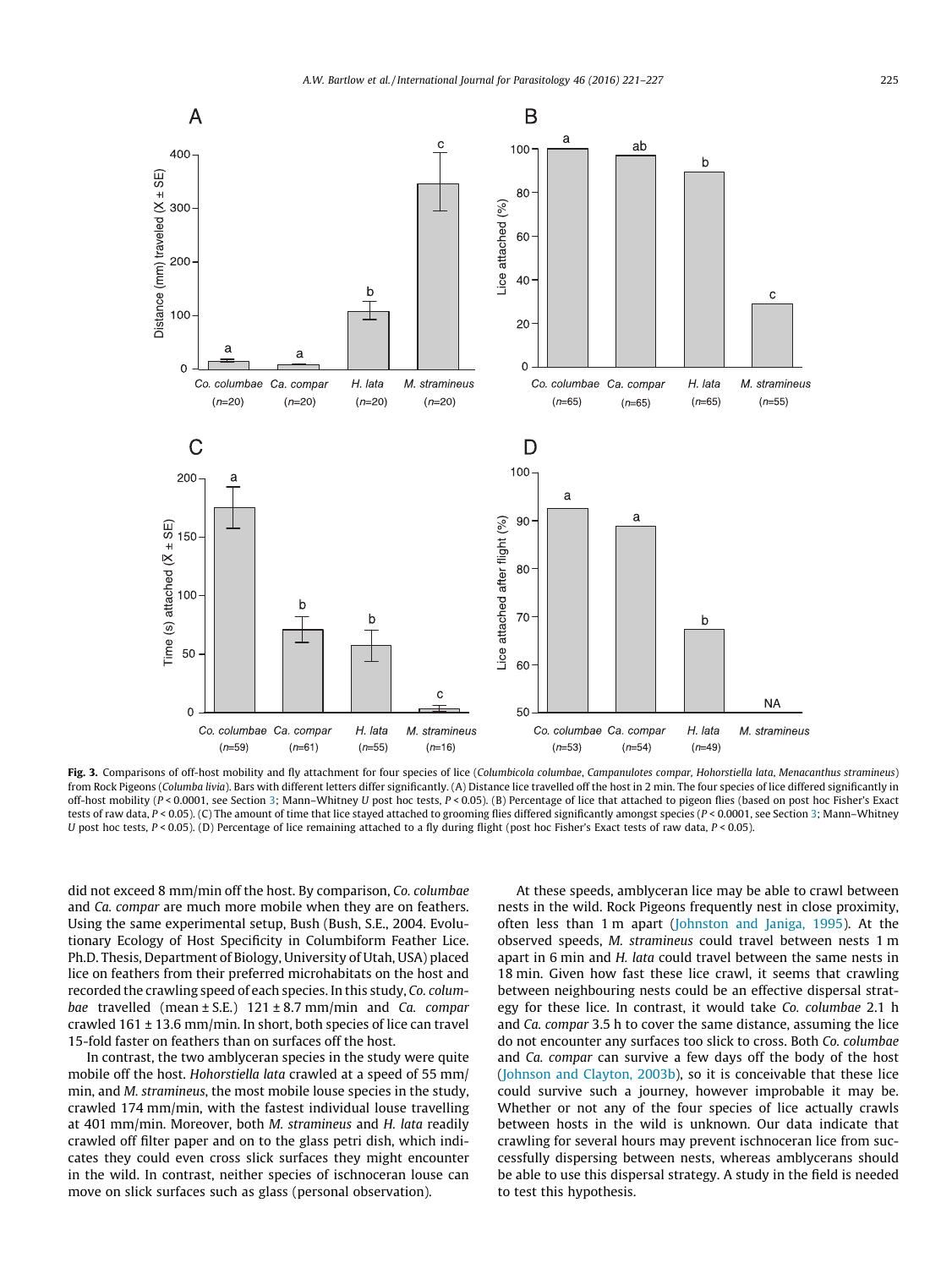<span id="page-5-0"></span>We also tested the ability of these lice to move phoretically on hippoboscid flies. The four species of lice in our study differed in their abilities to attach to a fly and remain attached to the fly while it was grooming or flying. Both ischnoceran species and one amblyceran species (H. lata) readily attached to flies when they were placed in close contact. All Co. columbae attached, and nearly all (>89%) Ca. compar and H. lata attached to the flies. In contrast, the second amblyceran species (M. stramineus) attached to flies only 29% of the time, and the few M. stramineus that initially attached to flies quickly detached from grooming flies. On grooming flies, Co. columbae stayed attached much longer than any other species. Both Ca. compar and H. lata remained attached to grooming flies but for less than half as long as Co. columbae.

It is difficult to determine how important it is that lice are able to withstand grooming by the fly, because there is no information about the amount of time that hippoboscid flies spend grooming in the wild. The screwworm (Cochliomyia hominivorax: Calliphoridae), a distantly related parasitic fly, spends over 19% of its time engaged in grooming behaviour ([Thomas, 1991](#page-6-0)). If the pigeon fly P. canariensis also spends a considerable amount of time grooming then this could explain, at a proximal level, why Ca. compar does not engage in phoretic dispersal even though it can attach to, and remain attached to, flying flies as well as Co. columbae ([Harbison et al., 2008\)](#page-6-0). The amblyceran louse H. lata detached from grooming flies as frequently as Ca. compar and, as with Ca. compar, there are no records of H. lata being phoretic under natural conditions.

Interestingly, the louse species M. stramineus is found on at least eight host species from two different host orders (Brown, 1971; Dranzoa et al., 1999; Price et al., 2003; Musa et al., 2011). By comparison, other lice in this study are restricted to either a single host genus (Co. columbae) or a single host species (Ca. compar and H. lata). Menacanthus stramineus is, by far, the least host-specific of any of the species of lice used in this study. One could argue that this species should be the most likely to engage in phoresy because it could potentially survive and reproduce on other host species that the fly is likely to visit [\(Maa, 1969](#page-6-0)). Despite the ability of M. stramineus to parasitize many host species, however, this louse was the least likely to engage in phoresy. In a comparative study, Harbison (Harbison, C.W., 2008. Ecology and Evolution of Transmission in Feather-Feeding Lice (Phthiraptera: Ischnocera). Ph.D. Thesis, University of Utah, USA) showed that phoretic species are more likely to be found on multiple host species than are closely related species that are not phoretic. Our data examines this relationship from another angle, and shows that species found on multiple host species are not necessarily more phoretic.

We hypothesised that parasites, which are able to move independently off the surface of the host, should be less likely to engage in phoresy than relatively immobile parasites. We found that the species that was best able to crawl off the surface of the host, M. stramineus, performed poorly in all assays designed to quantify phoretic ability. In contrast, one of the least mobile species, Co. columbae, was able to attach to, and remain attached to, flies more often and for a longer period of time than any other species. Hohorstiella lata exhibited intermediate performance in the off-host mobility assay as well as the three assays quantifying phoretic ability. Perplexingly, however, Ca. compar is as immobile off the host as Co. columbae, yet Ca. compar exhibited intermediate performance in the assays quantifying phoretic ability. Moreover, there are no records of Ca. compar being phoretic, whereas Co. columbae has repeatedly been found on flies [\(Table 1](#page-1-0)).

Other ecological factors may be driving the phoretic differences between Co. columbae and Ca. compar. Bush and Malenke (2008) found that Co. columbae is competitively inferior to Ca. compar. [Harbison et al. \(2008\)](#page-6-0) found that phoresy can be an important mechanism for escaping competition with other species of lice

on the same host. Our results are also consistent with a competition-colonisation trade-off model between these two species. If by dispersing phoretically, Co. columbae are better able to escape from competition with *Ca. compar*, then this benefit may outweigh the potential risks to phoretic dispersal.

Competition is thought to drive phoretic behaviour in other systems. For example, the phoretic behaviour of the pseudoscorpion Paratemnoides nidificator seems to be driven, in part, by intraspecific competition ([Tizo-Pedroso and Del-Claro, 2007](#page-6-0)). This species is most likely to attempt phoresy when there are many pseudoscorpions living together in a single colony ([Tizo-Pedroso and Del-](#page-6-0)[Claro, 2007](#page-6-0)). More studies are needed amongst ''ecological replicates" to determine whether mobility and/or competition frequently trigger the evolution of phoretic behaviour in other animal systems.

### Acknowledgements

We thank D.H. Clayton, A. Hansen, S. McNew, D. Gustafsson for various forms of assistance. We thank B. Mullens for providing some of the M. stramineus used in this study. We also thank two anonymous reviewers for providing helpful comments. This work was supported by the USA National Science Foundation Division of Environmental Biology (DEB-1342600) and the USA National Science Foundation Graduate Research Fellowship Program (GRFP-1256065) to AWB.

#### References

- [Allingham, P.G., 1987. Phoresy involving a nymph of](http://refhub.elsevier.com/S0020-7519(16)00036-9/h0005) Haematopinus eurysternus (Nitzsch) and Haematobia irritans exigua [De Meijere. J. Aust. Entomol. Soc. 26,](http://refhub.elsevier.com/S0020-7519(16)00036-9/h0005) [237–238](http://refhub.elsevier.com/S0020-7519(16)00036-9/h0005).
- [Ansari, M.A.R., 1947. Associations between the Mallophaga and the Hippoboscidae](http://refhub.elsevier.com/S0020-7519(16)00036-9/h0010) [infesting birds. J. Bombay Nat. Hist. Soc. 46, 509–516.](http://refhub.elsevier.com/S0020-7519(16)00036-9/h0010)
- [Ash, J., 1952. Records of Hippoboscidae \(Dipt.\) from Berkshire and Co., Durham, in](http://refhub.elsevier.com/S0020-7519(16)00036-9/h0015) [1950, with notes on their bionomics. Entomol. Mon. Mag. 88, 25–30](http://refhub.elsevier.com/S0020-7519(16)00036-9/h0015).
- [Athias-Binche, F., Morand, S., 1993. From phoresy to parasitism: the example of](http://refhub.elsevier.com/S0020-7519(16)00036-9/h0020) [mites and nematodes. Res. Rev. Parasitol. 53, 73–79.](http://refhub.elsevier.com/S0020-7519(16)00036-9/h0020)
- [Baker, J.R., Blackie, E.J., 1963. Phoresy of](http://refhub.elsevier.com/S0020-7519(16)00036-9/h0025) Brueelia varia (Burm.) (Mallophaga, Philopteridae) on Ornithomyia avicularia [L. \(Dipt. Hippoboscidae\). Entomol.](http://refhub.elsevier.com/S0020-7519(16)00036-9/h0025) [Mon. Mag. 99, 95.](http://refhub.elsevier.com/S0020-7519(16)00036-9/h0025)
- [Baum, V.H., 1968. Biologie und okologie der amselfederlause. Angew. Parasitol. 9,](http://refhub.elsevier.com/S0020-7519(16)00036-9/h0030) [129–176](http://refhub.elsevier.com/S0020-7519(16)00036-9/h0030).
- [Bay, D.E., 1977. Cattle-biting louse,](http://refhub.elsevier.com/S0020-7519(16)00036-9/h0035) Bovicola bovis (Mallophaga: Trichodectidae), phoretic on the horn fly, Haematobia irritans [\(Diptera: Muscidae\). J. Med.](http://refhub.elsevier.com/S0020-7519(16)00036-9/h0035) [Entomol. 13, 628.](http://refhub.elsevier.com/S0020-7519(16)00036-9/h0035)
- [Bedford, G.A.H., 1929. Anoplura \(Siphunculata\) and Mallophaga from South African](http://refhub.elsevier.com/S0020-7519(16)00036-9/h0040) [hosts. Rep. Vet. Res. S. Afr. 15, 501–549](http://refhub.elsevier.com/S0020-7519(16)00036-9/h0040).
- [Bennett, G.F., 1961. On three species of Hippoboscidae \(Diptera\) on birds in Ontario.](http://refhub.elsevier.com/S0020-7519(16)00036-9/h0045) [Can. J. Zool. 39, 379–406](http://refhub.elsevier.com/S0020-7519(16)00036-9/h0045).
- [Blagoveshtchenski, D.I., 1956. Stroenie i. systematicheskoe znacenie polovejsistemy](http://refhub.elsevier.com/S0020-7519(16)00036-9/h0050) [puchoedov \(Mallophaga\). Parazitol. Zbornik 16, 5–88](http://refhub.elsevier.com/S0020-7519(16)00036-9/h0050).
- [Braack, L.E.O., Emerson, K.C., 1986. A louse phoretic on a haematophagous muscid](http://refhub.elsevier.com/S0020-7519(16)00036-9/h0055) [fly. J. Entomol. Soc. S. Afr. 49, 161–162.](http://refhub.elsevier.com/S0020-7519(16)00036-9/h0055)
- [Brown, N.S., 1971. A survey of the arthropod parasites of pigeons \(](http://refhub.elsevier.com/S0020-7519(16)00036-9/h0060)Columba livia) in [Boston. J. Parasitol. 57, 1379–1380](http://refhub.elsevier.com/S0020-7519(16)00036-9/h0060).
- [Bush, S.E., Malenke, J.R., 2008. Host defense mediates interspecific competition in](http://refhub.elsevier.com/S0020-7519(16)00036-9/h0065) [parasites. J. Anim. Ecol. 77, 558–564](http://refhub.elsevier.com/S0020-7519(16)00036-9/h0065).
- [Buttiker, W., 1949. Uber die ubertragungsweise von ektoparasiten bie vogeln. Die](http://refhub.elsevier.com/S0020-7519(16)00036-9/h0070) [Vogel der Heimat 19, 74–77.](http://refhub.elsevier.com/S0020-7519(16)00036-9/h0070)
- [Calandruccio, S., 1890. Animali parassiti dell'uomo in Sicilia. Atti Accad. Gioenia Sci.](http://refhub.elsevier.com/S0020-7519(16)00036-9/h0075) [Nat. Catania 2, 95–135](http://refhub.elsevier.com/S0020-7519(16)00036-9/h0075).

[Callot, J., 1946. Nouveau cas de phoresie. Ann. Parasitol. Hum. Comp. 21, 379–380](http://refhub.elsevier.com/S0020-7519(16)00036-9/h0080). [Clay, T., 1949. Some problems in the evolution of a group of ectoparasites. Evolution](http://refhub.elsevier.com/S0020-7519(16)00036-9/h0085) [3, 279–299.](http://refhub.elsevier.com/S0020-7519(16)00036-9/h0085)

- [Clay, T., Meinertzhagen, R., 1943. The relationship between Mallophaga and](http://refhub.elsevier.com/S0020-7519(16)00036-9/h0090) hippoboscid flies. Parasitology 35, 11-16.
- [Clayton, D.H., Bush, S.E., Johnson, K.P., 2016. Coevolution of Life on Hosts:](http://refhub.elsevier.com/S0020-7519(16)00036-9/h0095) [Integrating Ecology and History. University of Chicago Press, Chicago and](http://refhub.elsevier.com/S0020-7519(16)00036-9/h0095) [London](http://refhub.elsevier.com/S0020-7519(16)00036-9/h0095).
- [Corbet, G.B., 1956. The phoresy of Mallophaga on a population of](http://refhub.elsevier.com/S0020-7519(16)00036-9/h0100) Ornithomya fringillina [Curtis \(Dipt., Hippoboscidae\). Entomol. Mon. Mag. 92, 207–211](http://refhub.elsevier.com/S0020-7519(16)00036-9/h0100).
- [Couch, A.B., 1962. Phoretic mallophagans from hippoboscids of Mourning Doves,](http://refhub.elsevier.com/S0020-7519(16)00036-9/h0105) Zenaidura macroura[. J. Parasitol. 48, 497.](http://refhub.elsevier.com/S0020-7519(16)00036-9/h0105)
- [Dranzoa, C., Ocaido, M., Katete, P., 1999. The ecto-, gastro-intestinal and haemo](http://refhub.elsevier.com/S0020-7519(16)00036-9/h0110)parasites of live pigeons (Columba livia[\) in Kampala, Uganda. Avian Pathol. 28,](http://refhub.elsevier.com/S0020-7519(16)00036-9/h0110) [119–124](http://refhub.elsevier.com/S0020-7519(16)00036-9/h0110).